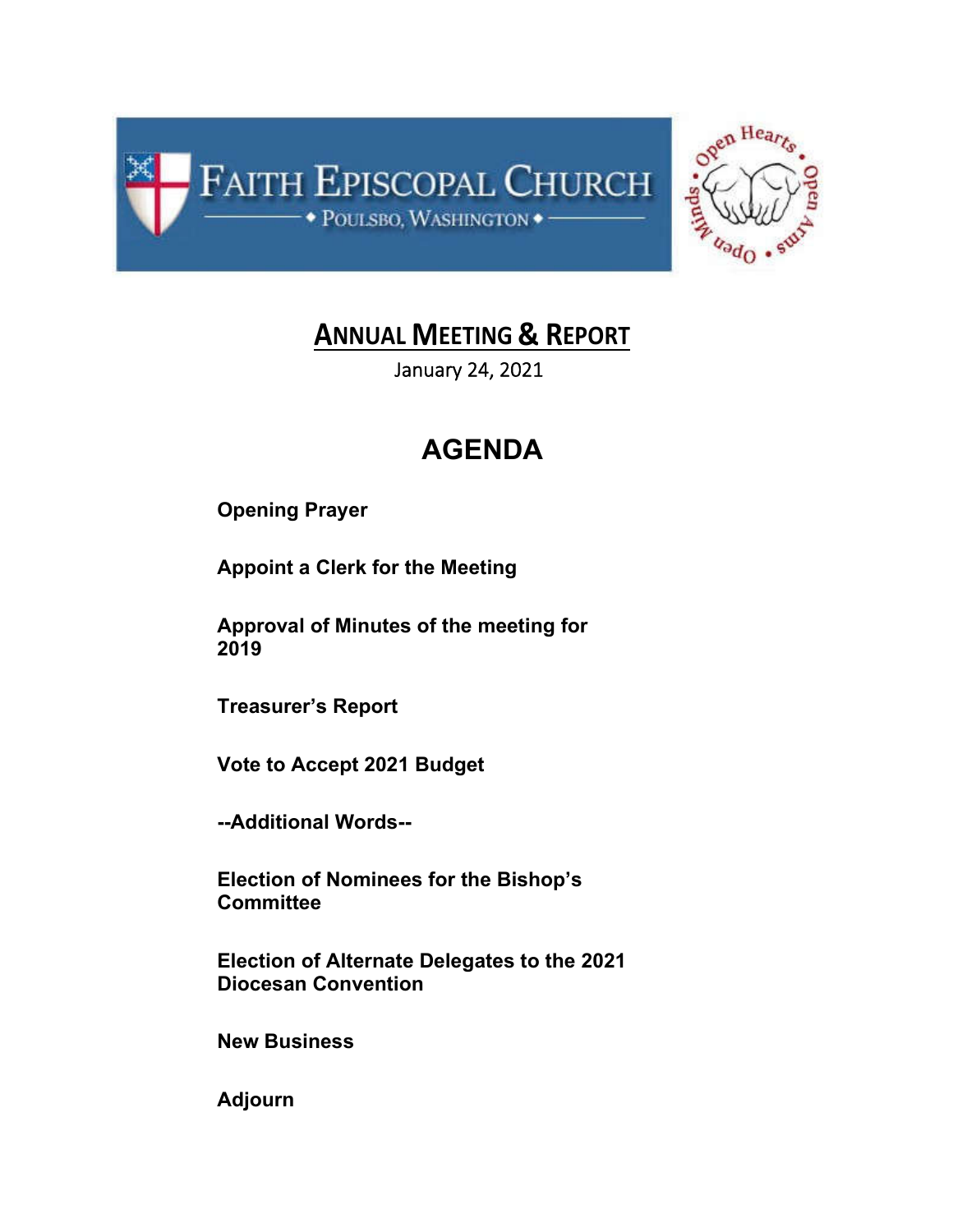## **Minutes from Annual Meeting for the year of 2019\*\***

Vicar, Laura Murray, commenced the Annual Meeting after the Post-Eucharistic Prayer.

Copies of the Annual Report and the budget for 2020 were passed out.

The minutes for last year's annual meeting were taken by Connie Aurand; these were reviewed and approved by acclamation.

Next, Louise Kernaghan, our treasurer, reported on the state of the church's finances. Louise stated that for the year 2019 Faith's finances were much better than originally forecasted. We have been running a deficit budget for several years, but in 2019 our deficit only came to \$1,752.42. We withdrew funds from the DIF account to cover the shortfall.

Louise also said our pledges are up for 2020. Our expenses have increased as Vicar Laura's time increased from 40% to 50% in July, but Louise was hopeful the parish will continue meet its financial need.

Motion was made and seconded to accept the 2020 budget and the motion passed.

Deb Hurd, outgoing senior warden, shared her thankfulness for the opportunity to be Sr.

Warden and for the support she received.

Fred Pomeranz gave a quick summary of the projects undertaken with respect to the church facilities, as documented in his report.

Paul Steinke shared a bit about the work of Godly Play

Vicar Laura thanked Fred Pomeranz and Jean Hart for their service on the Bishop's Committee Gary James and Paulette Waggoner will fulfill the roles of delegates at the 2020 Diocesan Convention, and Bob Kernaghan and Ellen Green will be alternates.

Kay Rawlings and Steven Randolph were unanimously voted in as new members to the Bishop's Committee, pending the approval of Bishop Rickel.

\*\**We neglected to appoint a clerk for this meeting and these minutes are our best recollections based upon the meeting's agenda.*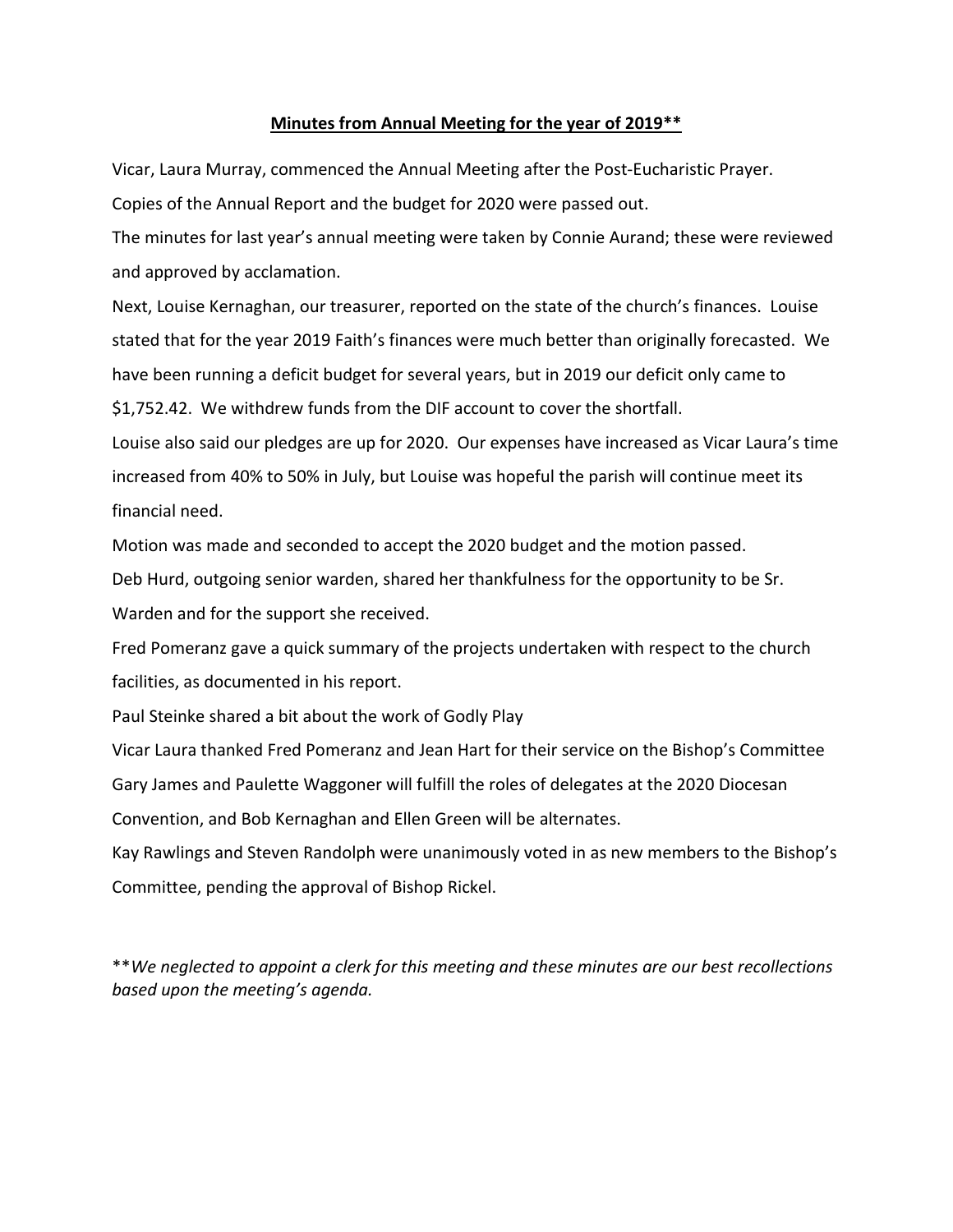## **Treasurer's Report for 2020**

I think that the Financial reports give a complete picture of our current standing. Of note are the unexpected donations for the Organ restoration and a gift from the Dick and Ann Mace Trust fund of \$7500 to be used for Christian Education. We also received two months of Paycheck Protection Program which increased our income. On the expense side, our costs were a little lower than budgeted, mostly because of COVID and worship related costs. Utilities were only slightly lower than anticipated.

In 2020 we budgeted for \$60,000 of pledged income, and pledges received were for that amount. We actually received about \$64,000 in plate income. The generosity of our congregation was much appreciated, especially in a year when there was no cash income from visitors.

For 2021 we have budgeted \$63,000 for Pledge Income. However, to date we have only received pledges totaling \$48,000. If those members of the parish who have not yet pledged continue to donate at the same rate as they did in 2020, our plate income might reach \$60,000, if all who have pledged are able to meet their financial expectations.

I am always available to answer any questions that you might have about the Financial reports and the 2021 budget. Thank you for the trust that you have put in me as your Treasurer.

Louise Kernaghan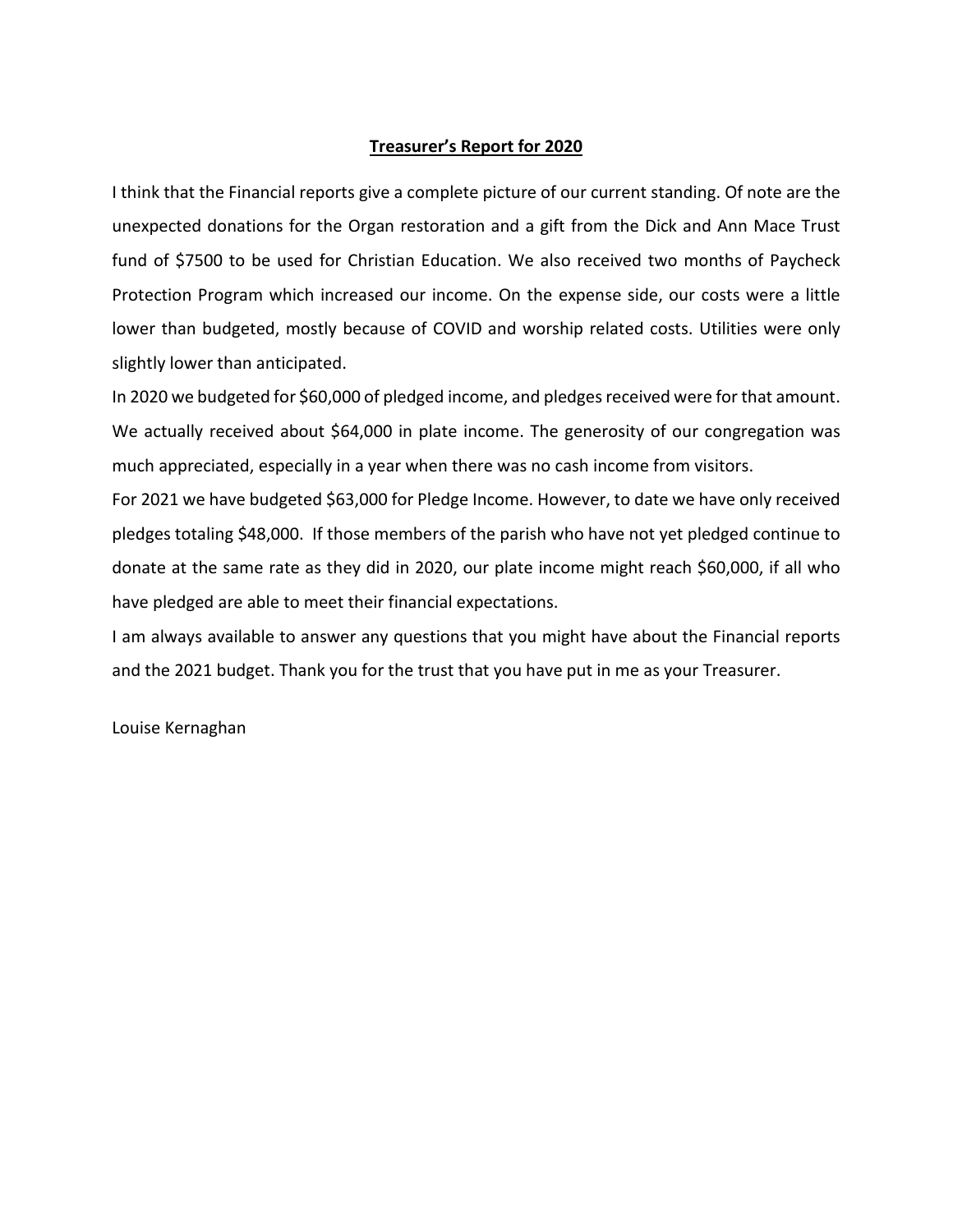#### **Vicar's Report**

What a long, strange year it's been.

Last year's annual meeting feels like a million years ago, and when I remember back to the first couple months of 2020, I can't help but marvel at how naïve we all were. How easily we functioned in our lives and dealt with all the regular challenges life had to offer without the weight of pandemic upon our shoulders. The pain and deprivation of this last year have affected our small community no less than our world, and once we are finally back doing all the "normal" things, in all the normal places, it will take a while for us to get our feet back under us. At least I hope it will.

I don't want to go back to normal if the return means abandoning all the hard-won lessons offered by 2020. I want to always remember the craving to be touched and fed, to feed and bless; to forget, might mean taking our embodied sacraments for granted, and if nothing else, 2020 has affirmed for me how precious they are to us as a community and to me as your priest. I don't want to go back to normal if doing so means forgetting, even for an instant, the joy of seeing the unmasked faces of our beloved. I don't want to go back to normal, if doing so means forgetting the privilege it is to be invited into another's home, the gift of a small sharing of the Eucharist and the scent of anointing oil. I don't want to return to normal if it means forgetting the joy of singing; robustly, enthusiastically, in community.

These are just a few of the things I've missed this last year. However, what has surprised me are the many, unexpected, ways in which God has blessed us. This last year was an unequivocal reminder to us that the church is not the building, but the people; not the sacred objects, but the holy hearts of all who are drawn together in worship and community. It is true that people who have been through singularly trying experiences share a bond that cannot be manufactured or replicated. We see this played out in people who have been through warfare together, or families that have struggled through lean times, or weathered natural disasters. When folks are able to lean on one another, to cling to the arms of their friends rather than isolate, they are typically much stronger when the storm is past. They not only survive but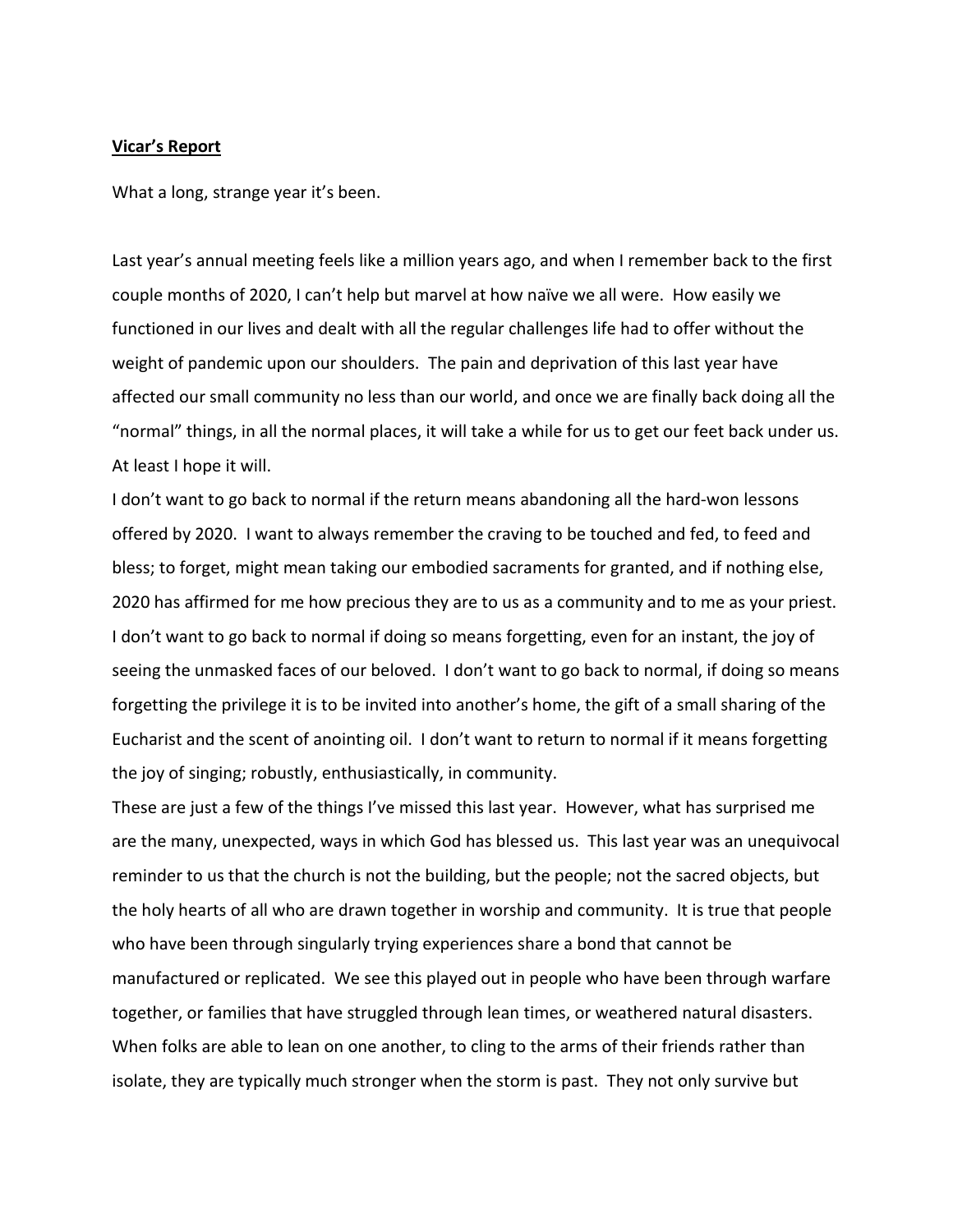thrive by supporting one another through the difficulty. This has certainly been the case at Faith Episcopal Church.

We took Sunday Services, Bible Study, Godly Play, Book Study, Bishop's Committee Meetings, and every other class and offering online in March and, over time, we adjusted. We came to enjoy attending church in comfy clothes in our living rooms and, not surprisingly, we have become a closer-knit community as a result. Each Sunday we enjoy the company of some of our favorite people in our homes, and we are more connected than we ever were. We see one another's faces, we pray for one another, worship God and renew our commitment to Gospel work. We are Faith Church, made stronger through the trials of 2020.

Not everyone is willing to worship in the virtual sphere, and we understand that reluctance as well. For some of us, worship feels most true when done in a building with soaring ceilings, an altar with candles, beautiful music and where the scent of wax and old books lingers in the air. Even those of us who have participated in online worship this year are looking forward to the return to our building. I expect us to return in the next few months, when more people are vaccinated and the numbers of those infected are declining. In the meantime, we will continue to love one another and gather together remotely so as not to lose anyone when we are back in the pews.

So far, although COVID has certainly touched our community tangentially, we haven't lost any members to the virus. The fact we have been spared from loss due to the pandemic, however, doesn't lessen the sting of losing our beloved friends, Bob Hodges and Carl Sandberg this year. It doesn't matter how many years a loved one accrues in this realm, their passing from our midst is always jarring and heartbreaking. When we get to the other side of this sequestering, we will remember these two men and offer up our prayers through the liturgy they both loved. When you read Kay's Sr. Warden report, you will marvel at all that has occurred in this past year. Whether we were in the building or not, whether we were able to be physically present with one another or not, God has been active in and through this church. We have much to be thankful for, my friends. Even through the many turmoils of this last year, and God knows there have been many, this little church on the Kitsap Peninsula has not only survived but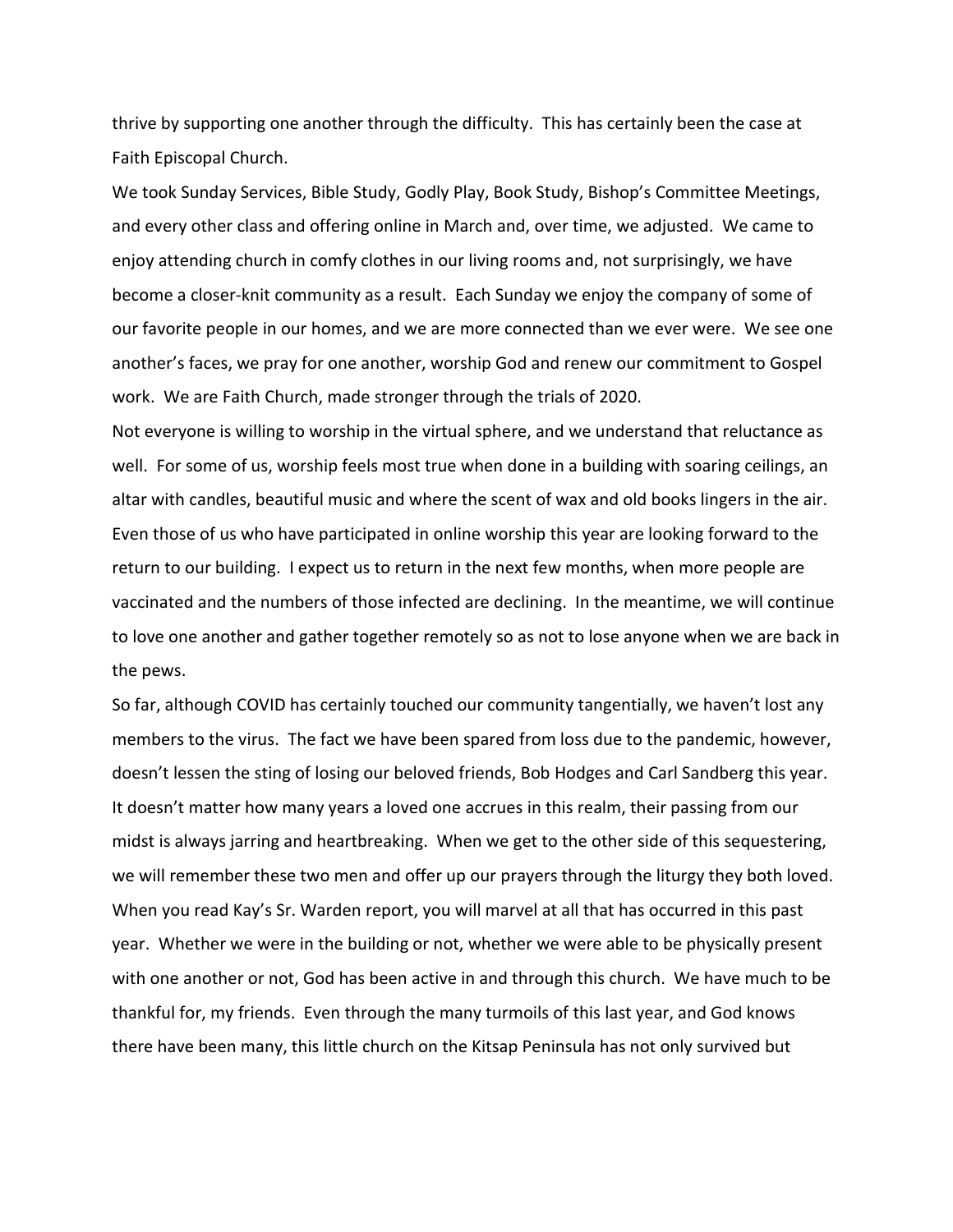thrived. This is due to the grace of the God in which we live and move and have our being, certainly, and it is due to each and every one of you who commit each day to show up for love.

I am eagerly awaiting the day, soon, when we will gather again at the table, embrace one another in peace, and loudly and joyfully sing praises to our God. In the meantime, know how beloved you are and how proud I am to be your vicar.

Yours in faith, Vicar Laura+

### **Outreach Report**

At the start of 2020, the Outreach committee consisting of both Faith Episcopal and Unity members was going strong with a monthly community meal and showers. Work was also underway to install a washer dryer for use by the community. As Covid hit we had to cancel the remaining community meals and showers for the year. But the work on the washer dryer installation continued, albeit at a slower rate. The carpentry, electric, and plumbing work was completed in 2020. Diane Walker generously donated the funds to purchase the washer and dryer. Vicar Murray has purchased the brand-new washer and dryer and we are awaiting delivery. Many thanks to Sandvik Builders, B More Electric, and Rathke Mechanical and Plumbing, as well as Diane Foster and Bob Kernaghan for their help. --Kay Rawlings, member of Outreach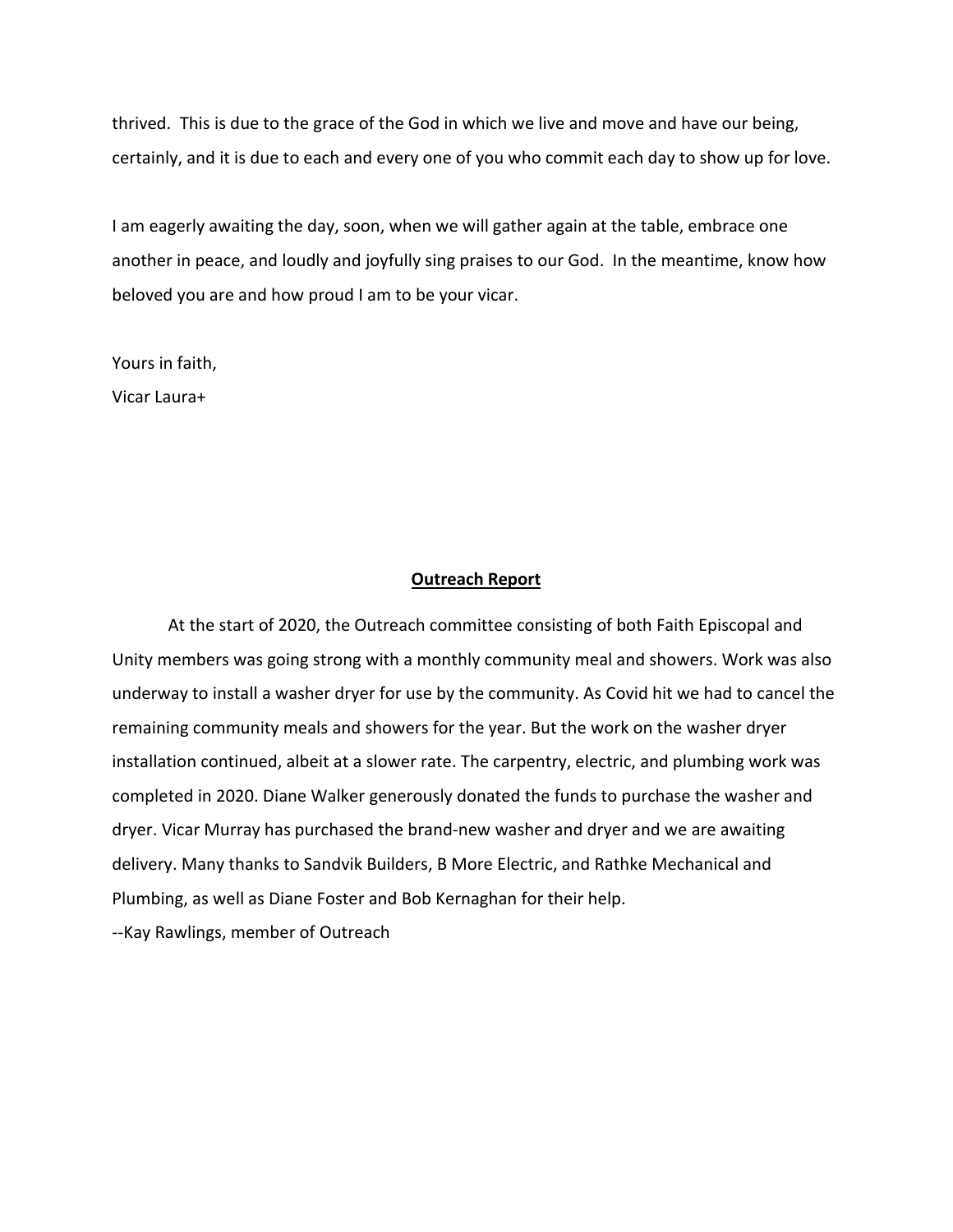#### **Senior Warden's Report**

2020 has certainly been a challenging year for all of us. I have been thoroughly impressed with how we have rallied around each other and have been of service to our community during this time of pandemic. We have continued to meet almost every Sunday on Zoom, we have celebrated holidays, we have baptized souls, met in book group, held bible studies, prayed together, and we have shared joys and sorrows. The grounds have been weeded and planted, buildings have been painted and repaired, and we have lifted each other in prayers and compassion. We are truly blessed to be a part of this community.

Among the things that were accomplished in 2020 include:

The parish directory was completed and distributed just in time for the COVID lockdown, giving all of us the information we needed to stay in touch during lockdown. Many thanks to George Daniels for all his hard work on the directory.

In February, all members of the Bishop Committee were able to attend an overnight retreat at the Seabeck Conference Center. We used that time to get to know each other and discuss our hopes for Faith Episcopal in the coming year.

Deb Hurd completed an inventory, including pictures, of Faith Episcopal's assets.

Our Godly Play volunteers Paul Steinke and Jeffrey Batstone completed Safeguarding training and were able to conduct some Godly Play sessions using Zoom. A wonderful gift for the children and parents in our parish.

We successfully moved Sunday services to Zoom. Our Zoom services and meetings have continued to grow and improve. The book group, bible study and Bishop Committee meetings have all been moved to Zoom since March.

Thanks for Ellen Green for putting together music for us every Sunday and thanks to the singers and readers who lend their voices to our services.

At the beginning of the COVID lockdown we organized the parish into household groups headed up by the Bishop Committee members who contacted everyone in the parish directory to see that their needs were being meet and offer assistance to anyone needing help. Groceries were bought, prescriptions were picked up, and prayers were shared.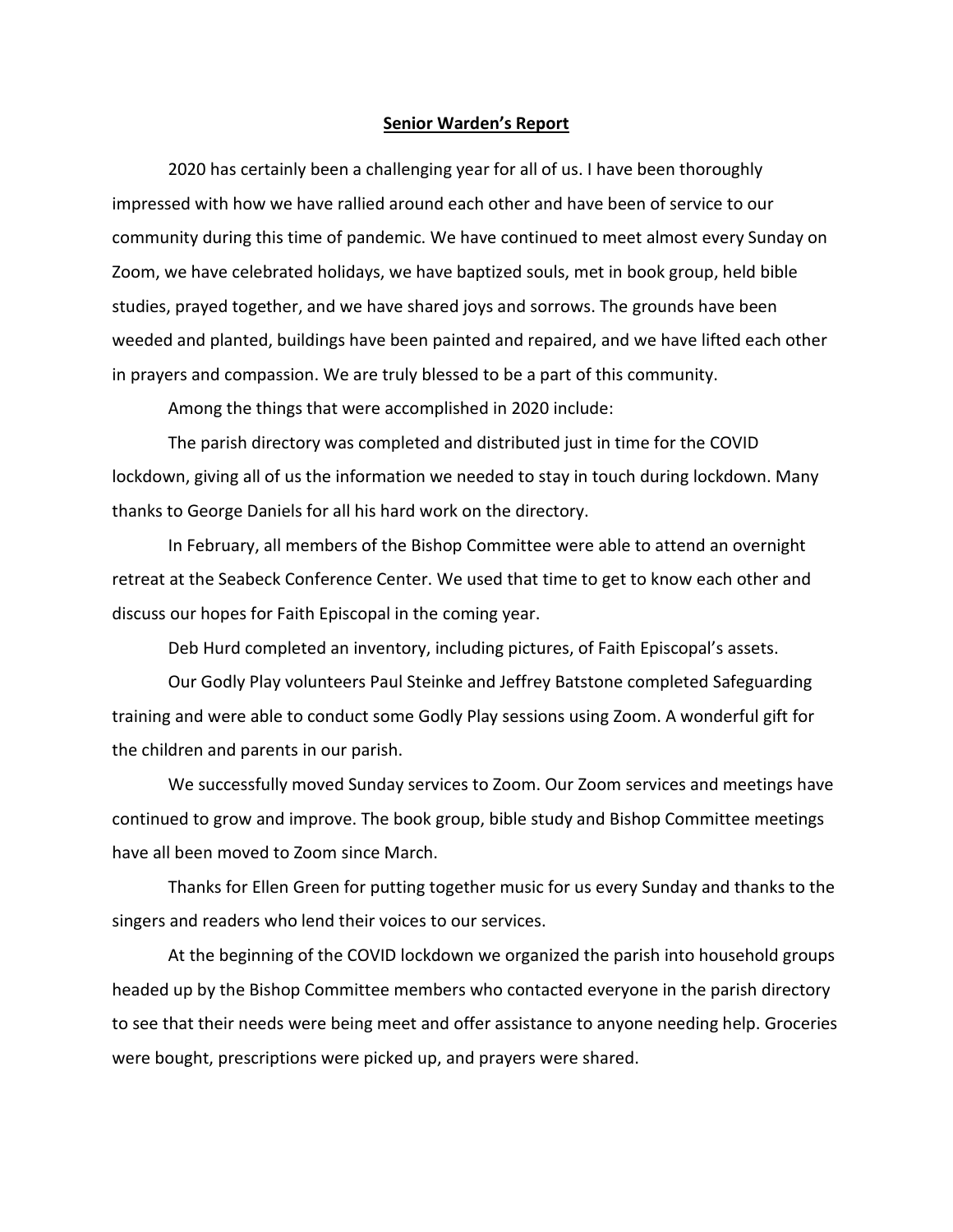Faith Episcopal received Federal payroll protection funds through the Diocese of Olympia.

Vicar Murray started offering morning prayers on Facebook three days a week.

Many parishioners volunteered to help with Bishop Rickel's visit in July. The service was held outside with mandatory protocols in place. Four baptisms took place, including Bishop Warner's son. The visit with the Bishop was successful because we all came together as a loving and conscientious community.

Repairs to the church organ were funded and completed in Fall 2020 thanks to a generous donation from an anonymous parishioner.

Through a grant from the Diocese of Olympia to mission churches we were able to pay for the outside painting of the buildings. Many thanks to Diane Foster and Brenda Toth for all their work painting, repairing, and sprucing up of the buildings and grounds this year. And a big thank you to Doreen Valverde, Steven Randolph, and Raymond Benoit for their many hours spent watering, weeding, and planting.

And as if they didn't already do enough for Faith Episcopal, we have beautiful new artwork in the Sanctuary and Memorial garden thanks to Jackson and Diane Foster.

In October Vicar Murray, Gary James, and Ellen Green attended the Diocese of Olympia's first ever virtual convention to great success. And thanks to Bob Kernaghan for showing up and helping repeatedly over the years, too many times to list.

During Advent we were able to offer Godly Play Zoom sessions and hold an outdoor service on Christmas Eve which include Christmas trees with lights, cookies, and children building the creche.

I give thanks for this community and for all that you do. To the members of the Bishop's Committee, to the numerous volunteers that continue to show up, to those of you who are able to contribute financially so that we can continue to offer services and grow, and for all the prayers so freely given.

I know that there are more of you who have given of your time and resources to Faith. I'm so very grateful and look forward to the end of the pandemic so we can be together in